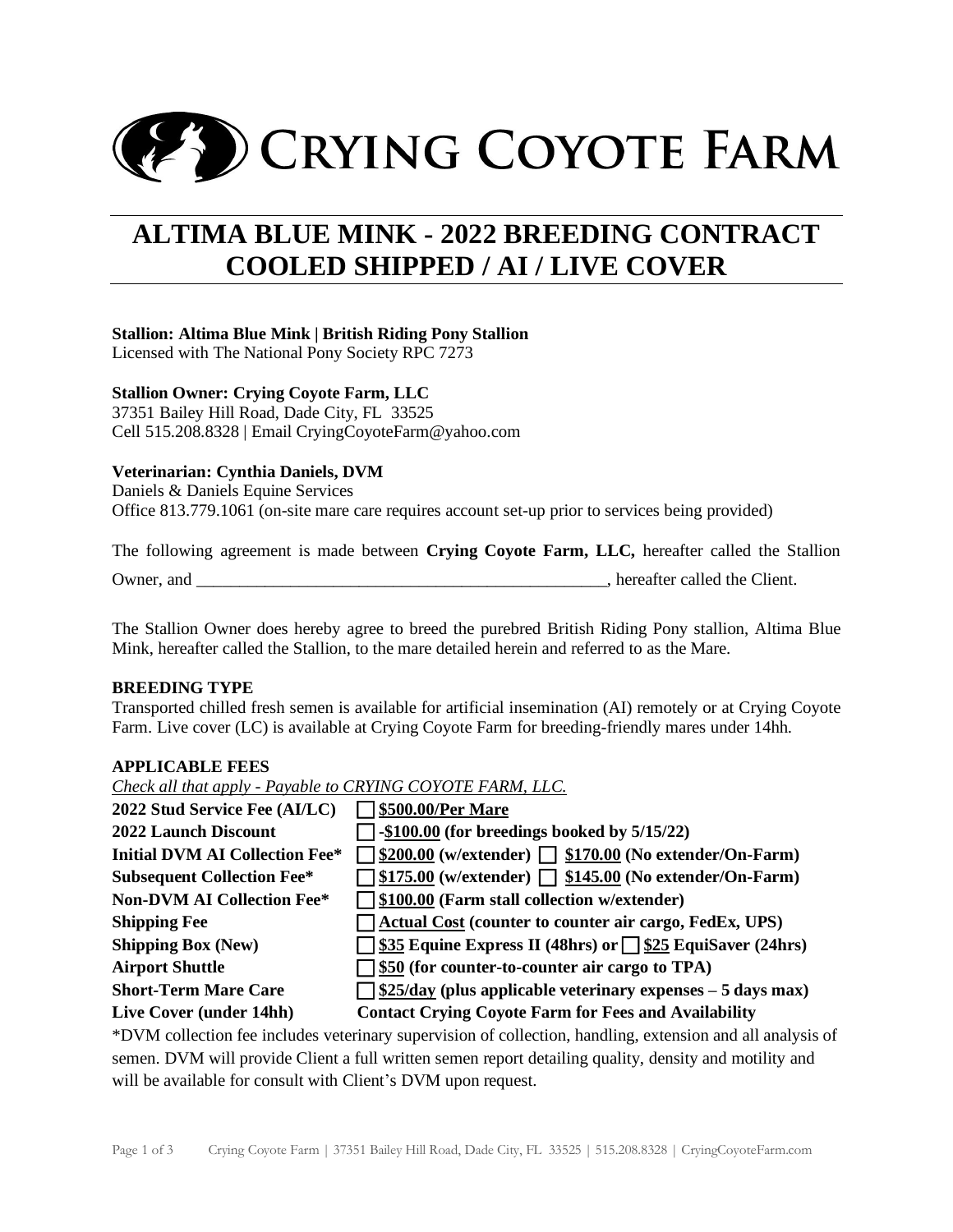#### **A booking deposit of \$100.00 per mare is required for acceptance of this contract and will be applied towards stud fee. It is non-refundable if the mare owner decides not to breed the mare.**

It may be transferred to another mare in the same year pending the approval of the mare by the stallion owner. The remaining stud fee must be paid in full to STALLION OWNER prior to the first shipment of semen.

Air shipment of semen counter to counter is recommended shipping method. Contact STALLION OWNER for details. The Shipping Fee will be quoted based off actual online estimates but are subject to change. The cost of each shipment must be paid in full to Crying Coyote Farm, LLC prior to the shipping.

Semen will be shipped in a cooled semen shipping container. The Client/Mare Owner does not need to return the shipping container and can choose from the Equine Express II box (which is preferred for shipping up to 48hrs) or the EquiSave (which is a more economical box for up to 24hrs).

On-site mare care is available at Crying Coyote Farm with veterinary services provided by Daniels & Daniels Equine Services. Client/Mare Owner is required to set-up customer account with Daniels & Daniels prior to delivery of mare. Supplemental mare care agreement will be provided to Client.

## **MARE REQUIREMENTS**

The Client/Mare Owner certifies that he/she is the sole owner of the mare, or has full authority to enter into this contract, on behalf of the owner(s). The Client/Mare Owner represents and warrants that the mare to be bred is healthy and in sound breeding condition. The Client/Mare Owner agrees to have the mare current on worming, vaccinations and a clean uterine culture plus cytology done, before insemination. If registered, a photocopy of the mare's papers, showing both sides, must be furnished and returned with this contract, as one of the requirements.

## **LIVE FOAL GUARANTEE**

Should Mare fail to be in foal after initial insemination, Stallion Owner agrees to ship cooled semen for a repeat service AFTER receipt of signed veterinarian certificate confirming that mare is not in foal and payment of collection and shipping fees. Mare is entitled to return breeding privileges for ONE season following the initial breeding. The contract is not transferable. Should the mare not produce a live foal (i.e. a newborn foal that stands and nurses), the mare owner is entitled to return breeding. This guarantee shall only apply if the stallion owner is notified in writing within 72 hours of the foal's death. A statement of details by a licensed veterinarian must follow within 10 days or the guarantee becomes null and void. This clause is also binding in case of abortion. If the mare absorbs her pregnancy, we need written verification of this fact from your veterinarian. Should the stallion die or otherwise be unavailable for use if a Return Service is required, the breeder shall be refunded the stud service fee.

## **FOAL REGISTRATION**

The Client/Mare Owner will be issued a valid breeding certificate for the National Pony Society by the Stallion Owner when the mare is confirmed in foal for at least 2 months, all paperwork has been returned, and all fees and/or expenses have been paid. Depending upon breed of mare, foal may be eligible for registration. Breeding certificate will be supplied by email.

## **ON-FARM BREEDING ADDENDUM (if applicable)**

CLIENT/MARE OWNER will pay all veterinary related expenses directly to VETERINARIAN including insemination (if not live covered). CLIENT/MARE OWNER will be responsible for on-farm mare care fees and payment is to be made upon return of MARE to MARE OWNER (after breeding).